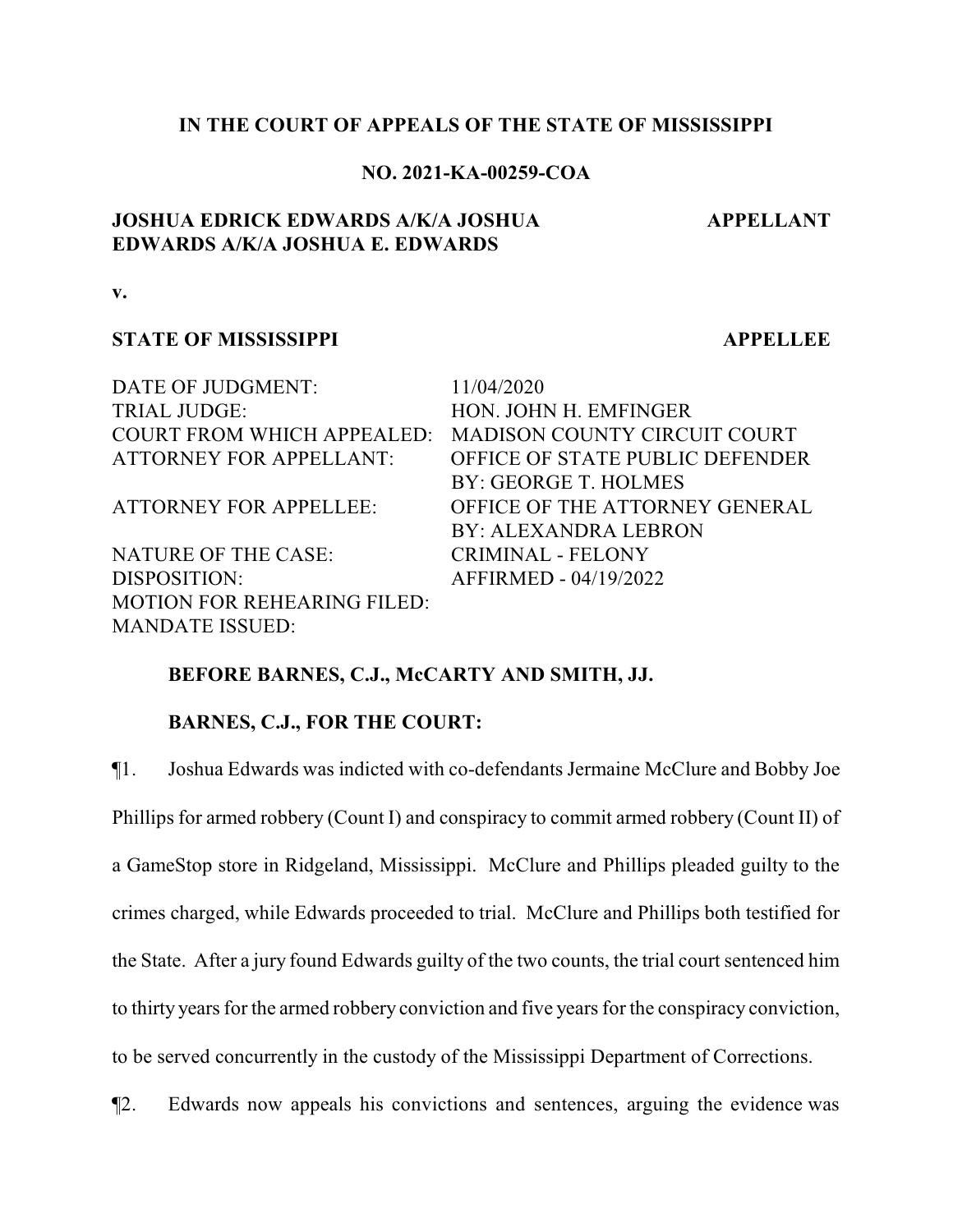insufficient to convict him of conspiracy to commit armed robbery (Count II), and the weight of the evidence was inadequate for convicting him of armed robbery as well as conspiracy to commit armed robbery (Counts I and II). Finding no error, we affirm.

#### **FACTS AND PROCEDURAL HISTORY**

¶3. On June 17, 2019, Edwards picked up McClure in southwest Jackson in a blue-green van so they could "go make some money." McClure knew Edwards meant this would be an illegal venture. McClure had known Edwards for several months fromthe neighborhood where McClure was homeless. That afternoon, Edwards drove McClure to the GameStop in Clinton, Mississippi. McClure testified that Edwards told him to get him a gaming system. McClure decided to get one for himself as well.

¶4. The Clinton store manager testified about what transpired inside the Clinton store, and it was also captured on the store's security videos. A blue-green van with two men inside pulled up to the storefront. A man, later identified as McClure, entered the store and asked the manager to see PlayStation 3 consoles. The manager went to the back of the store to obtain the merchandise while McClure milled around the store. The manager returned with two PlayStations valued at approximately \$140 each. As McClure attempted to purchase the merchandise, the driver of the van, later identified as Edwards, entered the store. The manager overheard Edwards tell McClure, "You need to hurry up; we need to go," before Edwards returned to the van. McClure admitted at trial that he was going to pay for the merchandise illegally using a credit card that he had "found." When McClure could not find the credit card on his person, he left the store without making any purchases.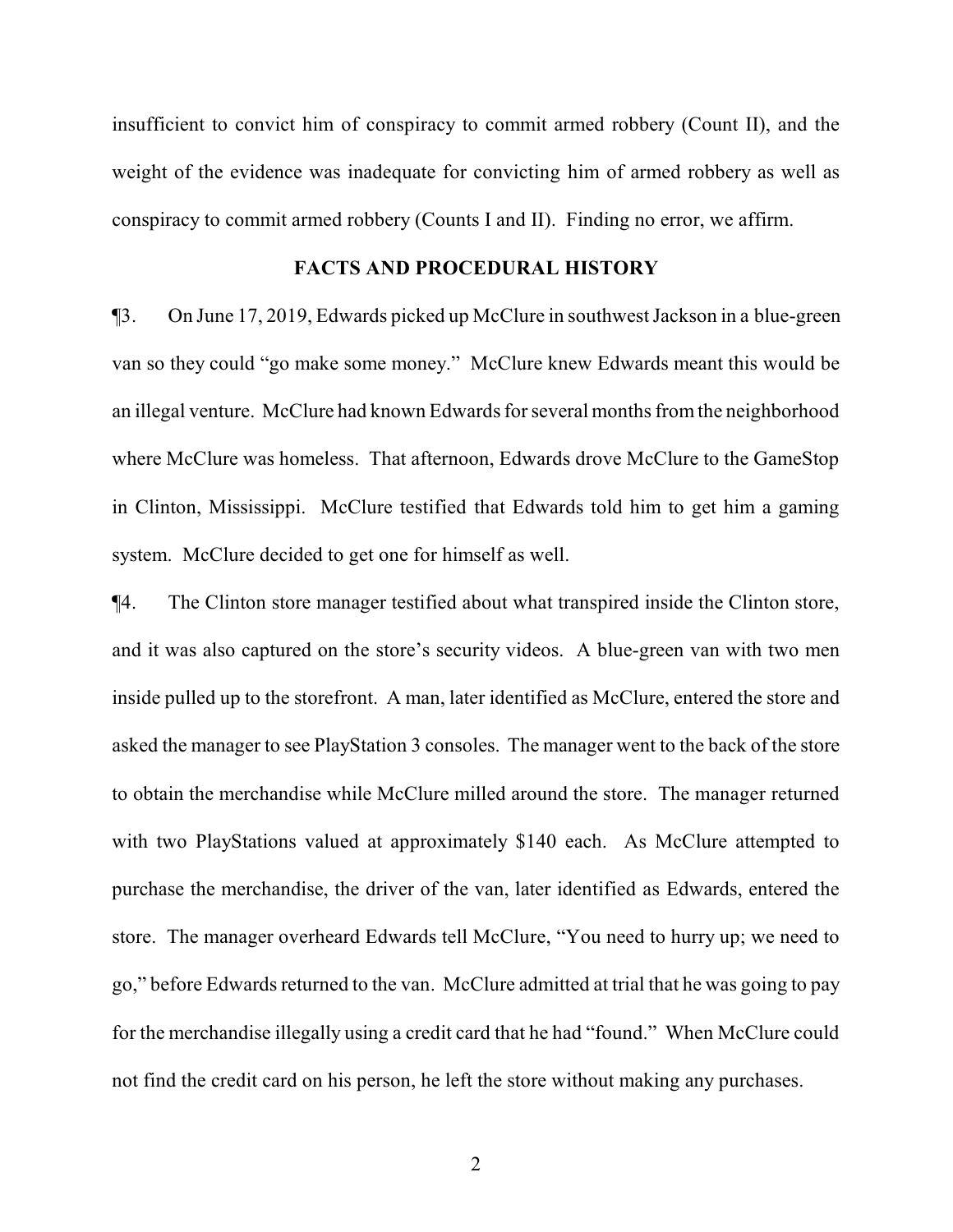¶5. Edwards and McClure then traveled to downtown Jackson and ran into Phillips at the Greyhound bus station. Phillips, who was homeless, had known Edwards and McClure for about two years. Phillips testified that Edwards told him to get in the van because "we're going to work." McClure testified that he heard Edwards tell Phillips that since he owed Edwards money, Phillips needed to go in the store and get some games . . . [and m]ight as well get the money too." Phillips testified that after leaving the bus station, Edwards gave him a handgun; however, McClure did not witness this transaction. Edwards drove Phillips and McClure to the GameStop in Ridgeland, Mississippi, and parked the van in a nearby lot. Phillips testified that Edwards told him if he "didn't get out and do it that [Edwards] was gone kill [him]." Edwards waited in the van while Phillips and McClure went inside the store.

¶6. The store clerk testified that once inside, Phillips and McClure were walking around the store and put several hundred dollars' worth of "random stuff" on the counter to purchase, including video games, gaming controllers, a t-shirt, a hat, socks, and the same two gaming systems McClure had tried to purchase in Clinton. As the clerk rang up the items, Phillips displayed a handgun and said, "[G]ive me all the money." Frightened, the clerk complied and opened the register. Phillips grabbed all the cash and left with McClure, who had the stolen merchandise. Security video footage of the robbery was entered into evidence showing the armed robbery. McClure testified they jumped into the van with Edwards driving and "sped off." Phillips gave Edwards the cash and returned the gun. Phillips and McClure testified Edwards gave themsome of the money and kept the rest. The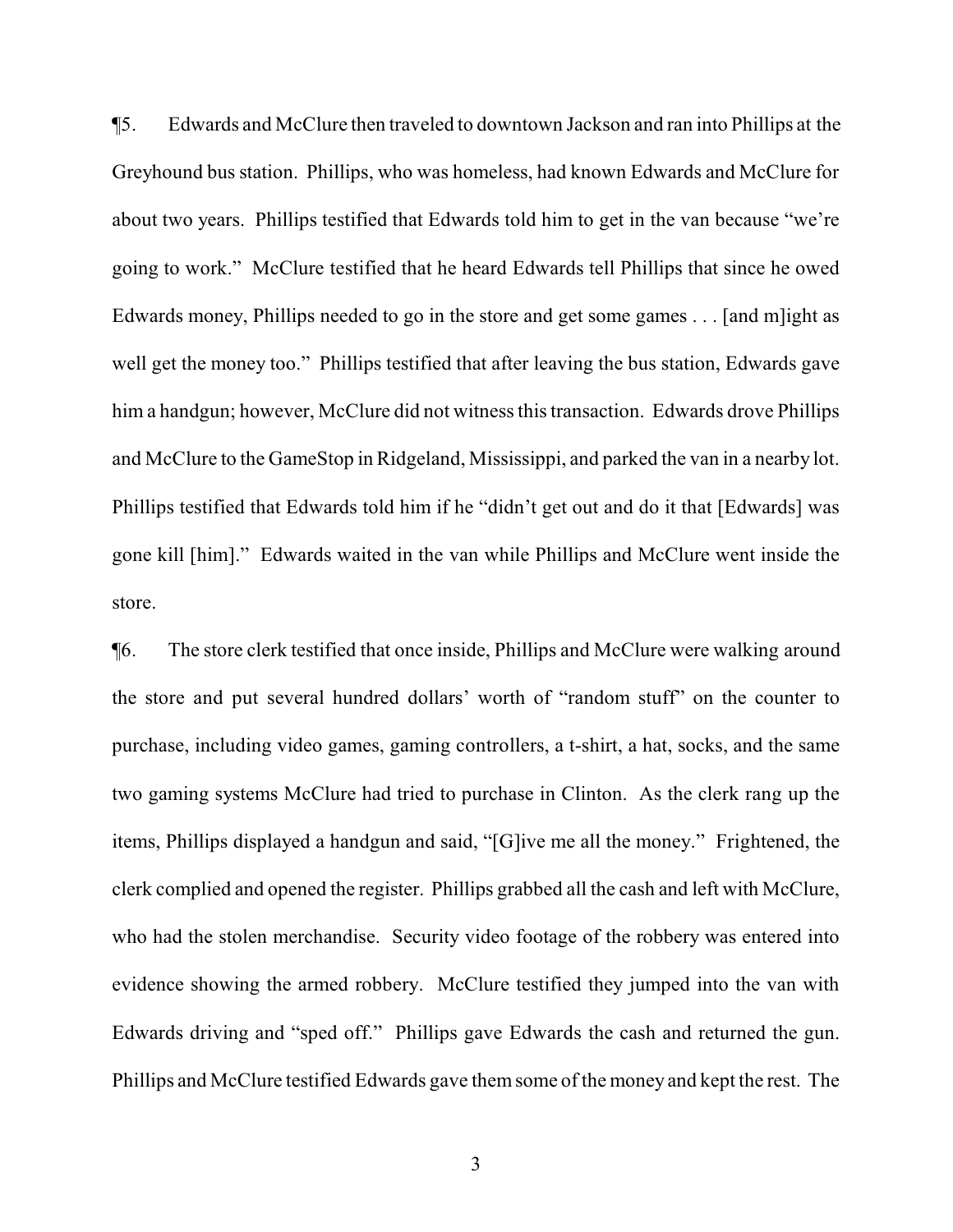van then had a blowout on the way back to Jackson, and the men abandoned the vehicle.

¶7. After Phillips and McClure left the Ridgeland store, the clerk called the police. Officers promptly arrived and viewed the security camera recordings. The police identified two white male suspects from the recordings and posted photographs of them on social media. The Ridgeland clerk sent nearby GameStop stores the photographs of the two robbery suspects. The manager of the Clinton GameStop reviewed its security footage and saw that one of the men—later identified as McClure—had been at the store about two hours earlier with a black male (later identified as Edwards). Police subsequently began searching for a third suspect.

¶8. The next day, the Ridgeland Police Department discovered the van had been recovered earlier—abandoned on Highland Colony Parkway in Ridgeland. Several items linked to the robbery were found inside the van: hats that Phillips and McClure had worn during the robbery as shown in the security footage, as well as an X-Box t-shirt with the price tag still on it.

¶9. Phillips turned himself in to the police the day after the robbery, giving a full confession and implicated Edwards as being involved in both stores' incidents with McClure. Also, McClure was identified by a tip to CrimeStoppers. Through a pawnshop database, detectives discovered McClure had pawned a video game and gaming accessories in Jackson the day after the robbery, which were identified as merchandise stolen during the armed robbery. McClure was located and arrested about five days after the robbery. McClure confessed to committing the armed robbery with Phillips at the GameStop in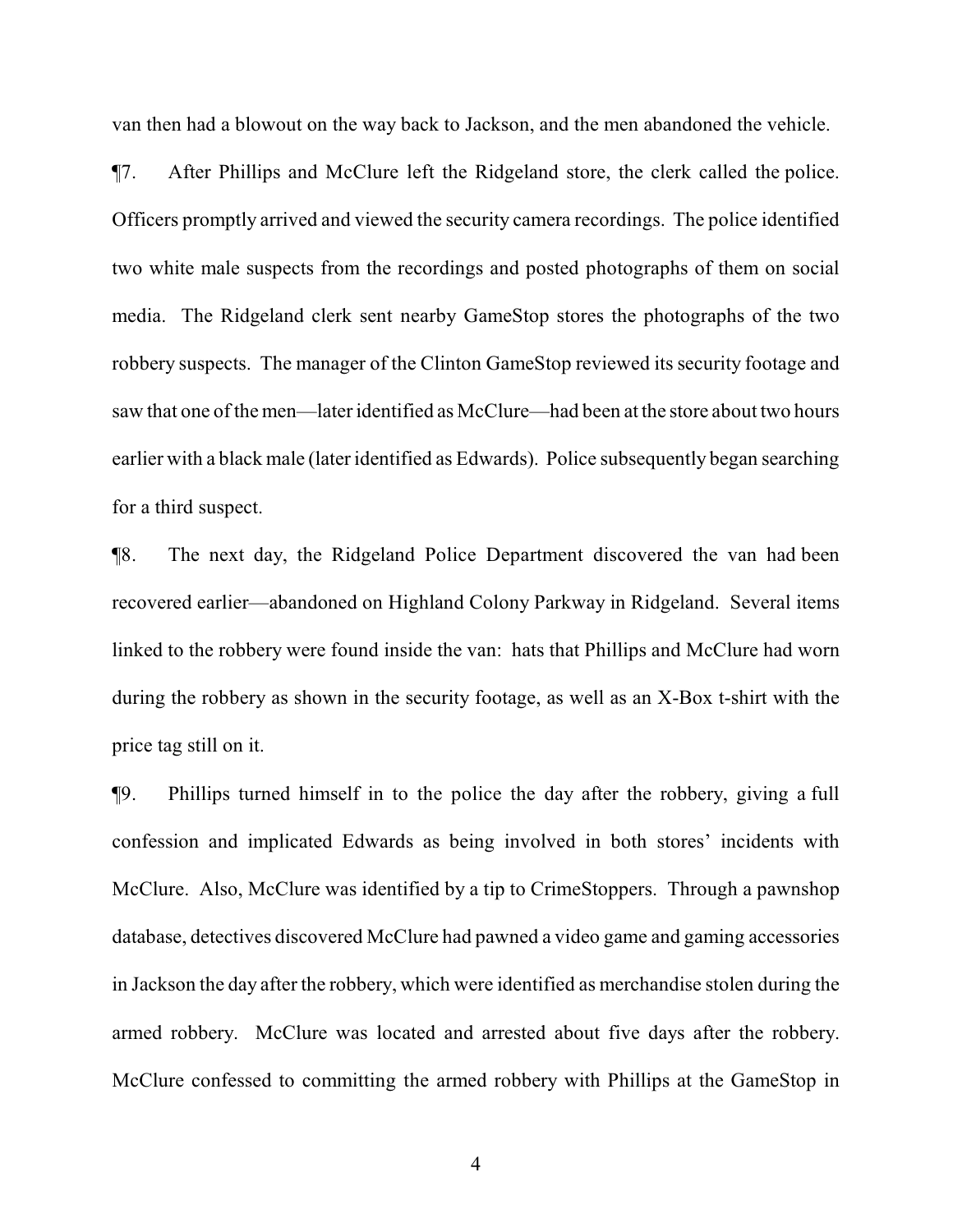Ridgeland. <sup>1</sup> Detective Adrian Ready interviewed McClure, who also "implicated Joshua Edwards as being involved in it with him." McClure told Detective Ready that Edwards was the driver in the Ridgeland robbery and was also with him at the GameStop in Clinton. Detective Ready further testified that even though Edwards was not present on the Ridgeland GameStop's security video, due to the close time frame of the attempted robbery in Clinton, he was a likely suspect in both stores' crimes.

¶10. At trial, Phillips and McClure testified about the circumstances of the Ridgeland robbery and Edwards's involvement. Both co-defendants corroborated each other's testimony and their confessions, which were made five days apart. McClure testified that when he and Edwards ran into Phillips at the bus station, Edwards told Phillips to get in the van because Phillips owed Edwards money, and Edwards had a way for him to pay it back—"we'll go to GameStop and get some games." Both witnesses identified Edwards from the Clinton GameStop's security camera recordings, identified the van used in the robbery, and testified that Edwards was the driver. Both witnesses also suffer from mental illnesses, including paranoid schizophrenia. Phillips testified that he was taking his prescribed medications on the day of the robbery but was also smoking crystal methamphetamine. McClure was not taking his medications the day of the robbery and was hearing voices. Additionally, both witnesses had several prior felonies.

¶11. Both stores' security camera recordings were entered into evidence and corroborated

<sup>&</sup>lt;sup>1</sup> During cross-examination, McClure acknowledged that he testified during his guilty plea hearing that he had planned to pay for the Ridgeland items with a credit card, but Phillips pulled out a gun instead. At trial, McClure testified he never saw Edwards give Phillips the handgun, but he did see Phillips return the gun to Edwards.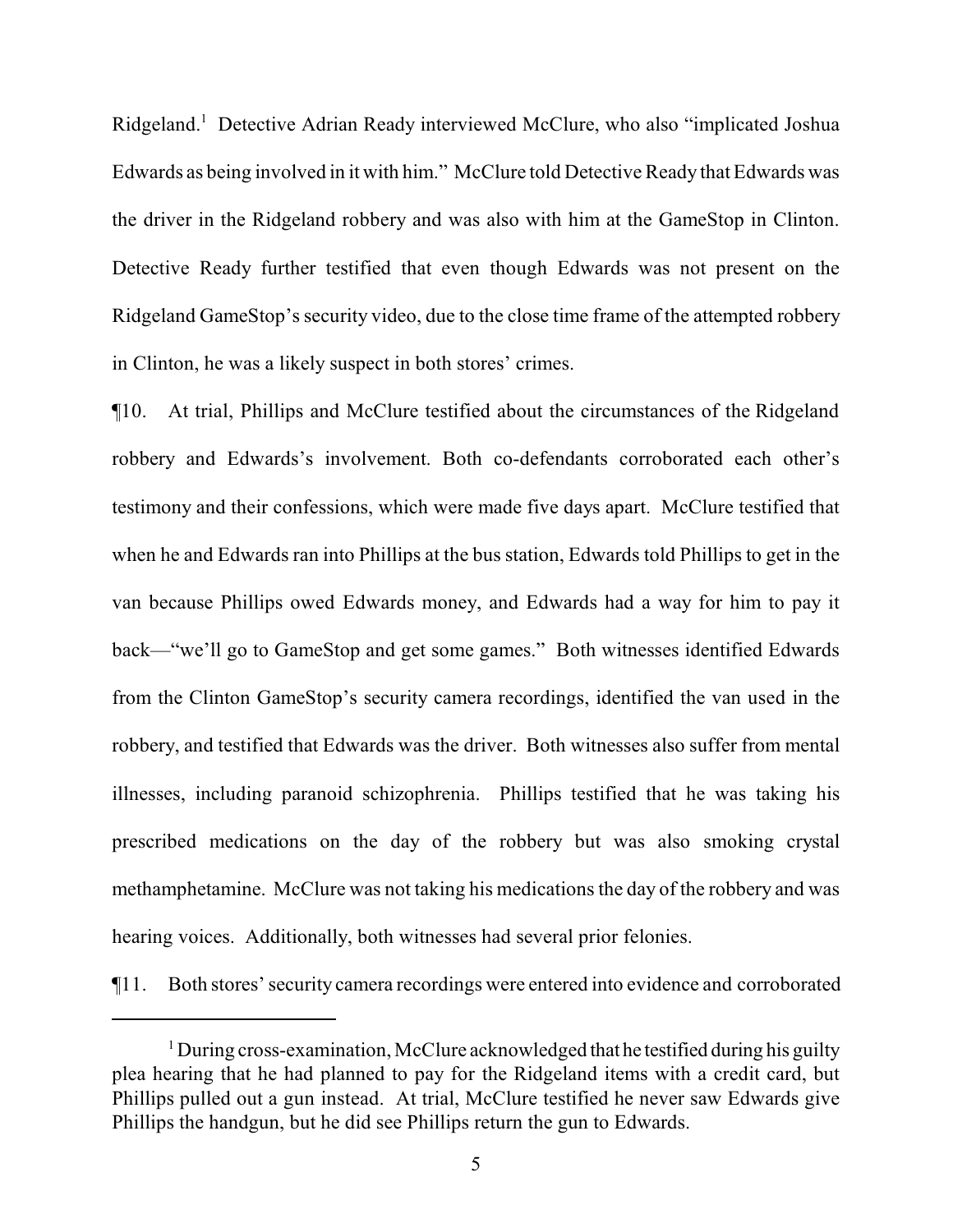Phillips's and McClure's testimony. In the Clinton store's footage, Edwards can be seen driving a blue-green van and parking it at the storefront. McClure then exits the van and walks into the store. Shortly thereafter, Edwards exits the driver's side of the van and enters the store. Edwards then exits the store and pulls the van up to the front door to pick up McClure as he walks out of the store. In the video, it looks like McClure is telling the van's driver "no" as he's walking out of the store, shaking his head as if to indicate he did not obtain any merchandise.

¶12. The Ridgeland store's security camera footage captured the entire armed robbery. The video showed Phillips and McClure taking to the counter what the cashier estimated as \$500 to \$600 worth of merchandise. As the clerk rang up the merchandise, Phillips is seen raising a gun and pointing it at the clerk, who removes the money tray from the cash register. Phillips then grabs the money and exits the store with McClure, who is carrying the merchandise.

## **ANALYSIS**

¶13. Edward argues the evidence was insufficient for convicting him of Count II's conspiracy to commit armed robbery. He also contends the weight of the evidence was inadequate for convicting him of both Count I's armed robbery and Count II's conspiracy charge. We disagree and shall discuss each issue in turn.

# **I. Sufficiency of the Evidence for Conspiracy to Commit Armed Robbery**

¶14. The relevant question in determining whether the evidence was sufficient to support the verdict is whether "any rational trier of fact could have found the essential elements of

6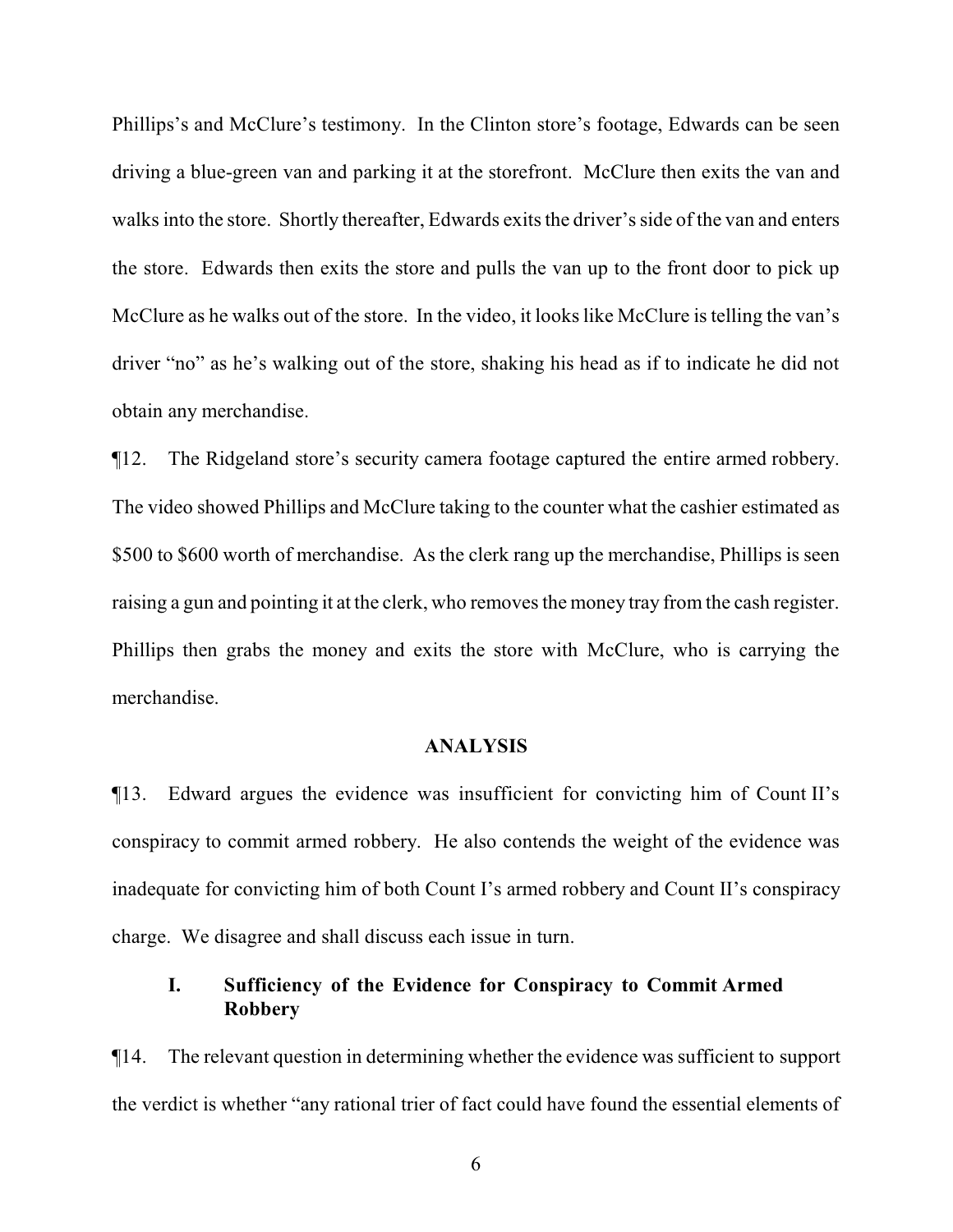the crime beyond a reasonable doubt." *Hughes v. State*, 983 So. 2d 270, 276 (¶10) (Miss. 2008) (quoting *Brown v. State*, 965 So. 2d 1023, 1030 (¶26) (Miss. 2007)). The appellate court reviews the evidence in the light most favorable to the State. *Henderson v. State*, 323 So. 3d 1020, 1026 (¶19) (Miss. 2021) (citing *Martin v. State*, 214 So. 3d 217, 222 (¶12) (Miss. 2017)). "The State receives the benefit of all favorable inferences reasonably drawn from the evidence." *Id.* (citing *Hughes*, 983 So. 2d at 276 (¶11)).

¶15. Conspiracy to commit armed robbery occurs when two or more persons agree to commit armed robbery. *Cowart v. State*, 178 So. 3d 651, 666 (¶42) (Miss. 2015) (citing Miss. Code Ann. § 97-1-1(a) (Rev. 2014)). In Mississippi, no proof "of an overt act in furtherance of the agreement to establish a conspiracy" is necessary; "the agreement itself is a completed criminal offense." *Henderson*, 323 So. 3d at 1024 (¶8) (citing *Peoples v. State*, 501 So. 2d 424, 428 (Miss. 1987)). Further, "the agreement giving rise to a conspiracy need not be formal or express." *Id.* (citing *McCray v. State*, 486 So. 2d 1247, 1251 (Miss. 1986)). "No magic words, handshakes, winks, nods, spoken agreements, or acknowledgments are necessary." *Id.* "[A]n agreement can be inferred from the surrounding circumstances, such as the 'declarations, acts[,] and conduct of the alleged conspirators.'" *Story v. State*, 296 So. 3d 104, 115 (¶33) (Miss. Ct. App. 2019) (quoting *Graham v. State*, 120 So. 3d 382, 387 (¶19) (Miss. 2013)).

¶16. Edwards argues that there was no agreement between him and McClure or Phillips to commit armed robbery of the Ridgeland GameStop; there was an agreement between Edwards and McClure only to commit credit card fraud at the Clinton GameStop. Further,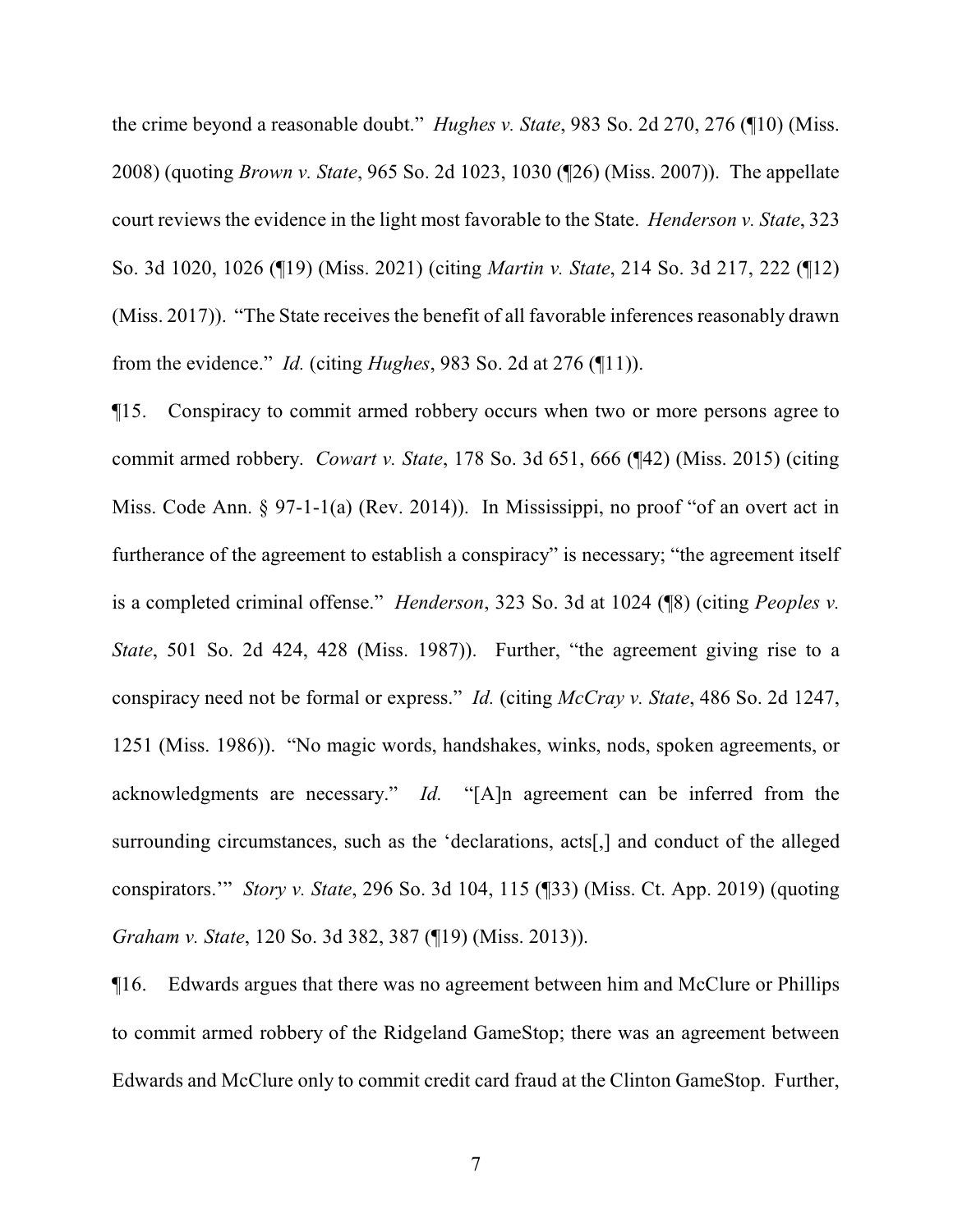Edwards claims his conviction for conspiracy hinged entirely on Phillips's testimony, including Phillips's assertion of duress, indicating there was no agreement between Phillips and Edwards to commit armed robbery.

¶17. Edwards cites *Franklin v. State*, 676 So. 2d 287 (Miss. 1996), in support of his argument. In *Franklin*, the Mississippi Supreme Court reversed two juvenile defendants' convictions for conspiracy to commit murder based upon insufficient evidence of conspiracy. *Id.* at 289. The two defendants and three other teenagers decided to "mess with" a homeless man. *Id.* at 288. All five teenagers threw rocks at the victim and kicked him. *Id.* However, one of the other teenagers left the group, returned minutes later with a gun, and shot the victim. *Id. Franklin* stated, "By its very nature, conspiracy is a joint or group offense requiring a concert of free will. . . . [It] requires the 'union of the minds' of the conspirators." *Id.* (quoting *Flanagan v. State*, 605 So. 2d 753, 757 (Miss. 1992)). The supreme court found that the only evidence of conspiracy for the two defendants was they "went with the other boys to 'mess with' the victim." *Id.* at 289. However, there was no evidence that by "messing with" the victim, either defendant entered into a common plan to commit murder or that there was a "union of the minds" between the teenager who actually pulled the trigger and the appellants. *Id.*

¶18. Edwards argues that according to Phillips's testimony, there was no "concert of free will" or "union of the minds" because Phillips testified that Edwards threatened to kill him if he did not rob the GameStop in Ridgeland. Therefore, Edwards claims there is insufficient evidence to prove an agreement between Edwards and Phillips to commit armed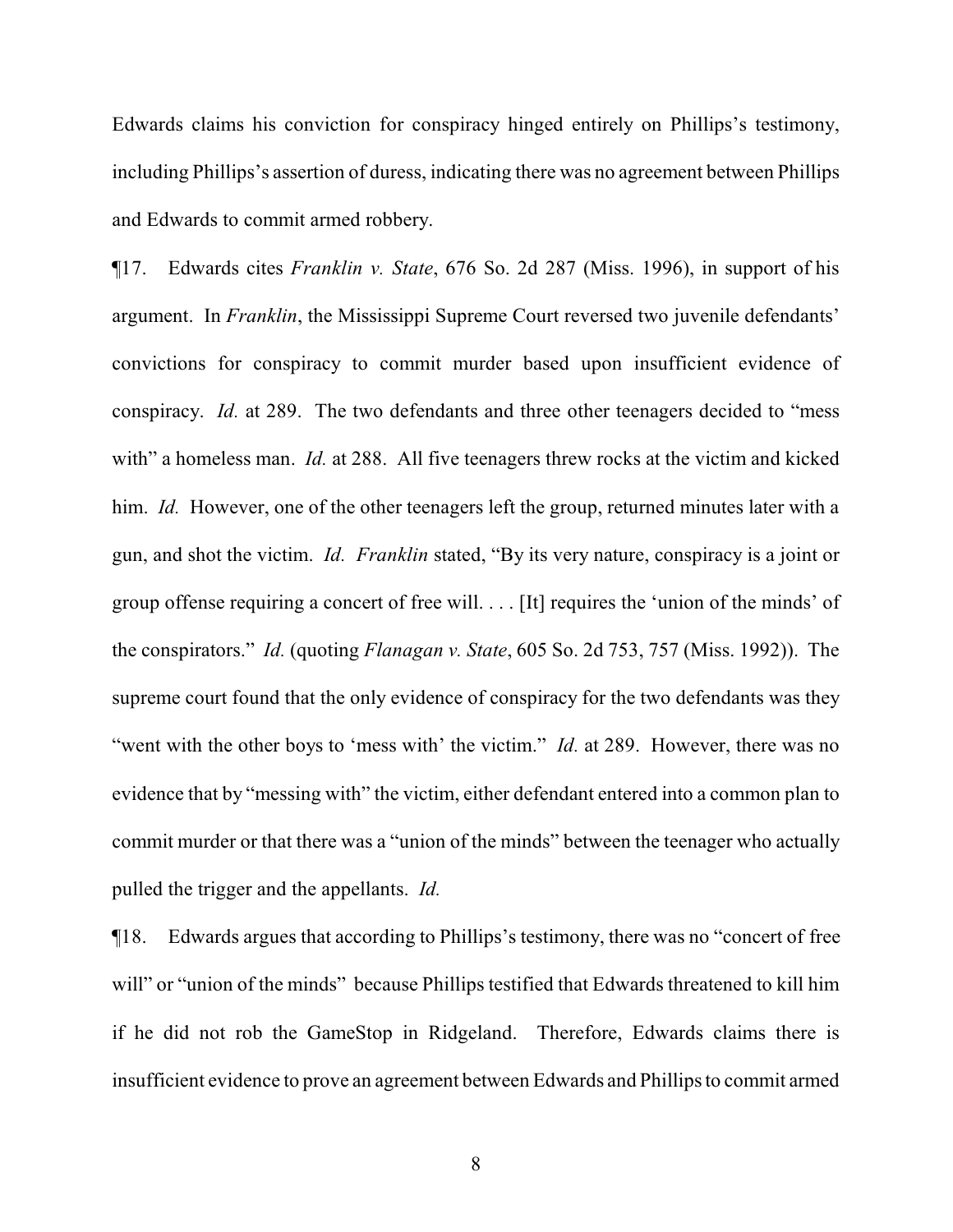robbery, as Edwards threatened Phillips instead. We are not persuaded by this argument. ¶19. There was sufficient evidence to prove beyond a reasonable doubt that Phillips was not under duress and that he and Edwards agreed to commit armed robbery. Phillips testified that Edwards gave him the handgun used in the robbery and told him to get the money from the store. After the robbery, Edwards sped away from the store as soon as Phillips and McClure entered the van, showing Edwards expected a crime to occur and acted as the getaway driver for his part in the crime. Moreover, Edwards, Phillips, and McClure all shared the proceeds fromtheir crime. A reasonable jury could infer from the surrounding circumstances that there was a mutual agreement to commit armed robbery among Edwards, Phillips, and McClure.

¶20. Further, Phillips himself never claimed he was acting under duress. He testified that he pleaded guilty to the crimes of armed robbery and conspiracy to commit armed robbery, but he did not mention the defense of duress. McClure did not testify that Phillips was under duress to rob the store either. Confusingly, Edwards contradicts his own argument later in his brief while discussing the weight of the evidence by stating, "Phillips's claim of duress is ludicrous."<sup>2</sup> At the time of the alleged threat, Phillips was armed with a handgun which Edwards had given him, making duress by Edwards unlikely. No evidence was presented that Edwards was armed as well. Viewed in the light most favorable to the State, a reasonable jury could find the elements of conspiracy were proved beyond a reasonable doubt.

<sup>&</sup>lt;sup>2</sup> In the second issue, Edwards attempts to discount the credibility of Phillips's testimony about Edwards's involvement in the armed robbery.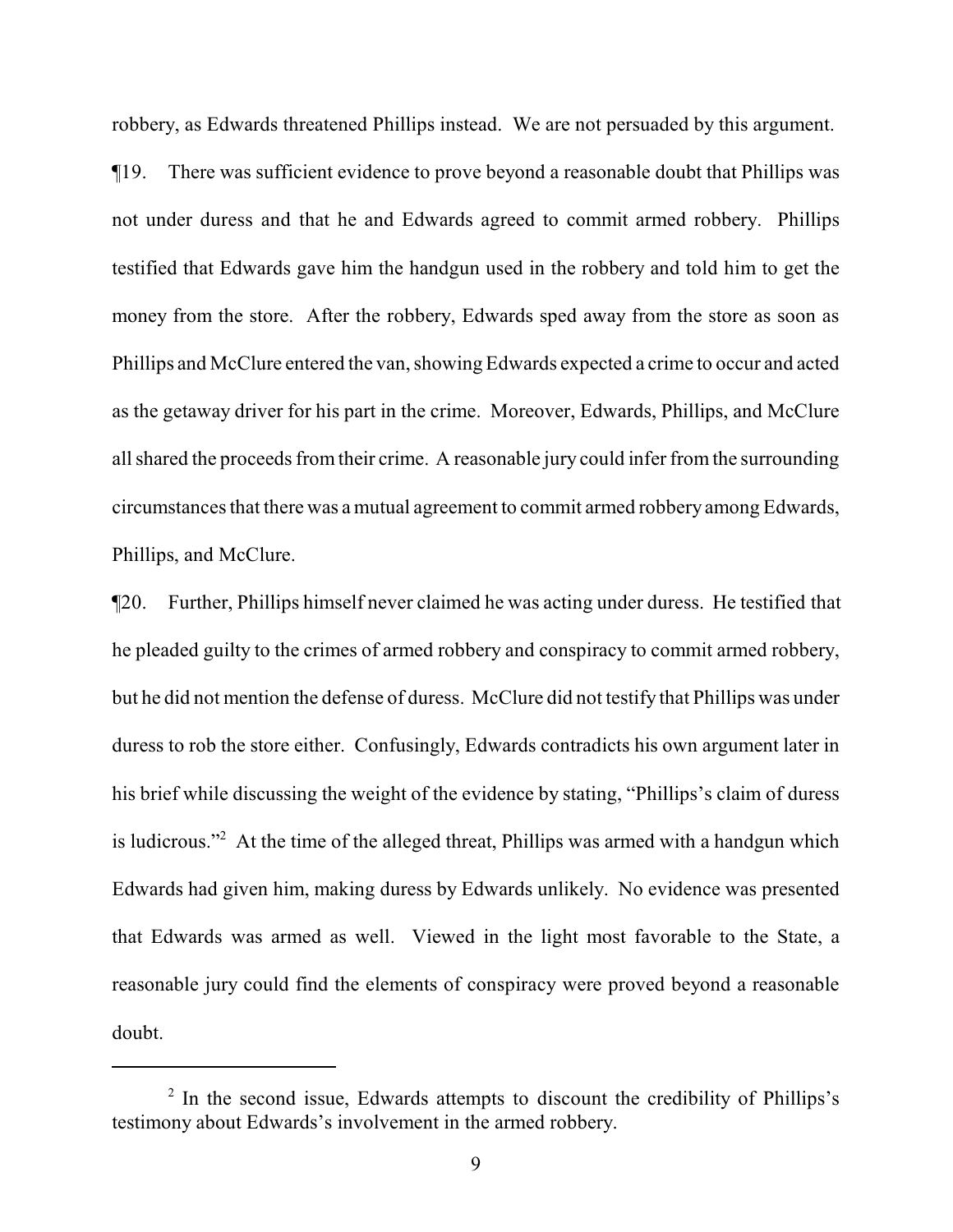#### **II. Weight of the Evidence for Both Counts**

¶21. A motion for a new trial challenges the weight of the evidence and carries a lower standard of review than a challenge to the sufficiency of the evidence. *Cowart*, 178 So. 3d at 668 (¶48) (citing *Ginn v. State*, 860 So. 2d 675, 685 (¶31) (Miss. 2003)). The trial court's denial of a motion for a new trial is reviewed for an abuse of discretion. *Id.* The appellate court will not order a new trial unless "the verdict is so contrary to the overwhelming weight of the evidence that, to allow it to stand, would be to sanction an unconscionable injustice." *Id.* The evidence is weighed in "the light most favorable to the verdict." *Henderson*, 323 So. 3d at 1028 (¶27) (quoting *Williams v. State*, 285 So. 3d 156, 160 (¶15) (Miss. 2019)). "The jury is the sole judge of the weight and worth of evidence and witness credibility." *Id.* ¶22. Edwards argues that his convictions for armed robbery and conspiracy to commit armed robbery are contrary to the weight of the evidence. Again, he argues his convictions were based entirely on Phillips's testimony,<sup>3</sup> which Edwards argues was unreliable and contradictory. On the day of the robbery, Edwards contends Phillips was a "meth smoking paranoid schizophrenic" who was delusional when he committed the armed robbery, surrendered to the police, and later implicated Edwards in his confession. Further, Edwards claims, contrary to his first argument, that both Phillips's and McClure's testimony showed Phillips was not under duress to commit the armed robbery.

¶23. "The general rule in Mississippi is that the uncorroborated testimony of an

<sup>&</sup>lt;sup>3</sup> Edwards argues that McClure's testimony does not implicate Edwards in either conviction: Edwards and McClure merely planned to commit credit card fraud at the Ridgeland GameStop, but Phillips unilaterally preempted McClure by pulling out a gun and robbing the store.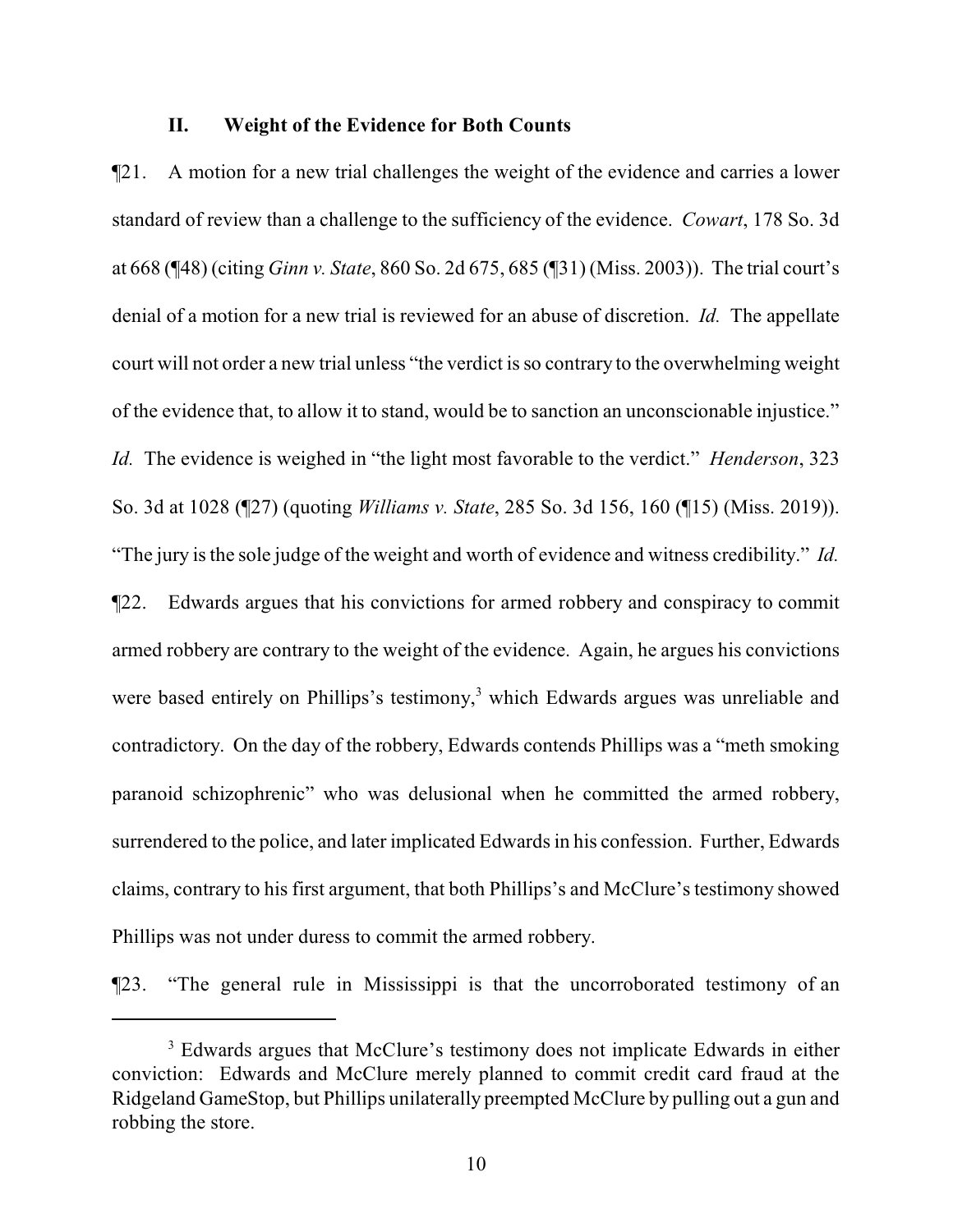accomplice or a co-conspirator may be sufficient to sustain a conviction." *Payton v. State*, 897 So. 2d 921, 936 (¶38) (Miss. 2003). However, this rule "is inapplicable in those cases where the testimony is unreasonable, self-contradictory, or substantially impeached." *Id.* (citing *Flanagan*, 605 So. 2d at 758). Yet "[w]here there is slight corroborative evidence, the accomplice's testimony is sufficient to sustain the verdict." *Id.* at 937 (¶42) (citing *Brown v. State*, 682 So. 2d 340, 345 (Miss. 1996)).

¶24. Phillips's testimony was not so incredible that the jury could not accept it as truthful. On the day of the crimes, Phillips had taken his medication, and there was no evidence Phillips was "delusional." Both Phillips and McClure testified that Edwards picked up Phillips in the van, drove to the Ridgeland GameStop, and told them to obtain money and games inside the store. Both witnesses' statements were consistent with their statements after the arrest, and both witnesses implicated Edwards in their confessions. McClure did not contradict Phillips's testimony about being given a handgun—McClure just did not witness the exchange before the robbery. McClure also testified Phillips did not bring his own gun, and he saw Phillips return the gun to Edwards, implying Phillips obtained the gun from Edwards. The video footage also corroborates Phillips's testimony. Nothing in the record suggests Phillips would benefit fromminimizing his culpabilityas Edwards suggests. Both Phillips and McClure pleaded guilty and were sentenced prior to Edwards's trial. Further, any conflict in the evidence or credibility issues is the province of the jury to determine. Finally, Edwards's convictions did not hinge entirely on Phillips's testimony, but also on the testimony of McClure, Detective Ready, the store clerk, as well as the